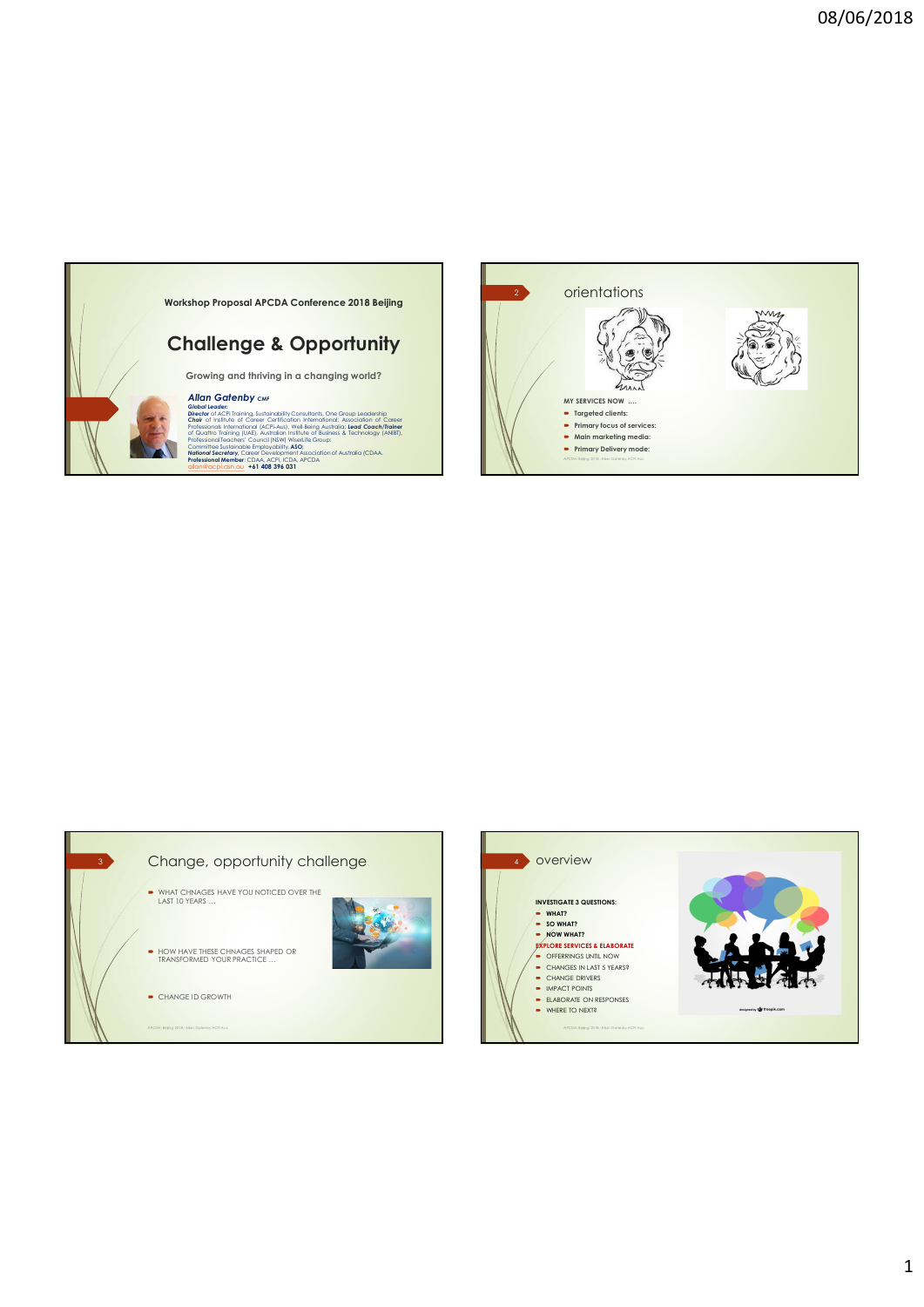- CAREER DEVELOPMENT IS ...
- 
- Employment: Transitions IN, UP ACROSS OUT
- 
-